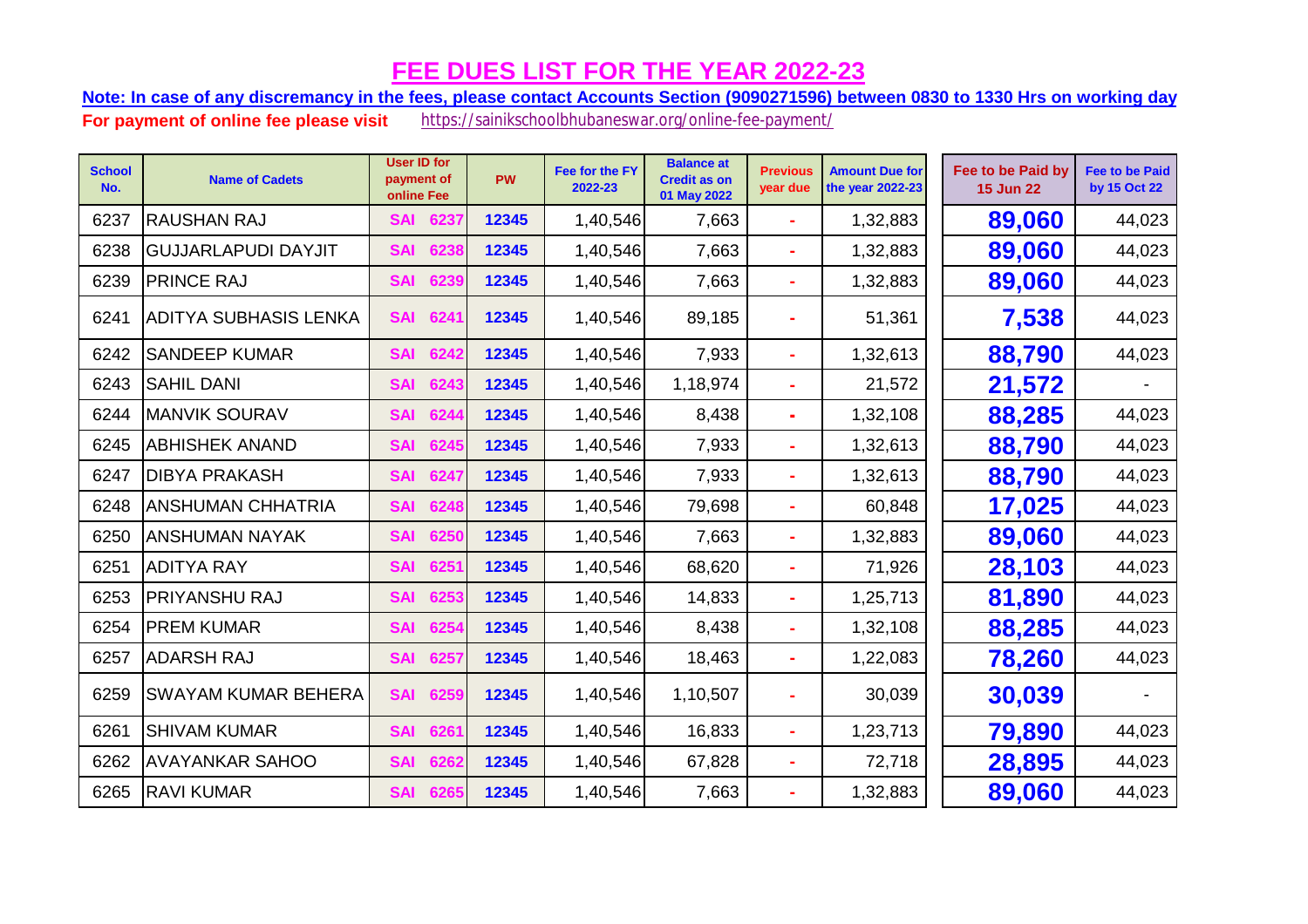Note: In case of any discremancy in the fees, please contact Accounts Section (9090271596) between 0830 to 1330 Hrs on working day

| <b>School</b><br>No. | <b>Name of Cadets</b>                        | <b>User ID for</b><br>payment of<br>online Fee | <b>PW</b> | Fee for the FY<br>2022-23 | <b>Balance at</b><br><b>Credit as on</b><br>01 May 2022 | <b>Previous</b><br>year due | <b>Amount Due for</b><br>the year 2022-23 | Fee to be Paid by<br><b>15 Jun 22</b> | <b>Fee to be Paid</b><br>by 15 Oct 22 |
|----------------------|----------------------------------------------|------------------------------------------------|-----------|---------------------------|---------------------------------------------------------|-----------------------------|-------------------------------------------|---------------------------------------|---------------------------------------|
| 6266                 | <b>OMMSHREE SATAPATHY</b>                    | <b>SAI</b><br>6266                             | 12345     | 1,40,546                  | 68,620                                                  | $\blacksquare$              | 71,926                                    | 28,103                                | 44,023                                |
| 6269                 | <b>AAYUSH KUMAR</b>                          | <b>SAI</b><br>6269                             | 12345     | 1,40,546                  | 7,663                                                   | $\blacksquare$              | 1,32,883                                  | 89,060                                | 44,023                                |
| 6270                 | IAKASH DEEP SINGH                            | 6270<br><b>SAI</b>                             | 12345     | 1,40,546                  | 39,933                                                  | $\blacksquare$              | 1,00,613                                  | 56,790                                | 44,023                                |
| 6271                 | <b>BIPUN SENAPATI</b>                        | 627<br><b>SAI</b>                              | 12345     | 1,40,546                  | 24,168                                                  | $\blacksquare$              | 1,16,378                                  | 72,555                                | 44,023                                |
| 6272                 | <b>SUMAN SAURAV</b>                          | 627<br><b>SAI</b>                              | 12345     | 1,40,546                  | 39,663                                                  | $\blacksquare$              | 1,00,883                                  | 57,060                                | 44,023                                |
| 6274                 | <b>ARNAV RAJ</b>                             | 627<br><b>SAI</b>                              | 12345     | 1,40,546                  | 7,933                                                   | ۰                           | 1,32,613                                  | 88,790                                | 44,023                                |
| 6275                 | <b>CHAMPAK KUMAR SINGH</b>                   | 6275<br><b>SAI</b>                             | 12345     | 1,40,546                  | 8,438                                                   | ۰                           | 1,32,108                                  | 88,285                                | 44,023                                |
| 6276                 | <b>HARSIT RAJ</b>                            | <b>SAI</b><br>6276                             | 12345     | 1,40,546                  | 2,663                                                   | ۰                           | 1,37,883                                  | 94,060                                | 44,023                                |
| 6277                 | <b>RAVI RANJAN</b>                           | 6277<br><b>SAI</b>                             | 12345     | 1,40,546                  | 7,663                                                   | $\blacksquare$              | 1,32,883                                  | 89,060                                | 44,023                                |
| 6278                 | <b>SEKHAR BEHERA</b>                         | <b>SAI</b><br>627                              | 12345     | 1,40,546                  | 39,663                                                  | ÷                           | 1,00,883                                  | 57,060                                | 44,023                                |
| 6279                 | <b>AMARENDRA MOHANTY</b>                     | 627<br><b>SAI</b>                              | 12345     | 1,40,546                  | 39,663                                                  | $\blacksquare$              | 1,00,883                                  | 57,060                                | 44,023                                |
| 6280                 | <b>AYUSH KUMAR PADHAN</b>                    | 6280<br><b>SAI</b>                             | 12345     | 1,40,546                  | 39,663                                                  | ۰                           | 1,00,883                                  | 57,060                                | 44,023                                |
| 6283                 | <b>SWAGAT SWAYAMPRAV</b><br><b>SAHOO</b>     | 6283<br><b>SAI</b>                             | 12345     | 1,40,546                  | 90,121                                                  | ۰                           | 50,425                                    | 6,602                                 | 44,023                                |
| 6284                 | <b>SATYA PRAKASH SAHOO</b>                   | 6284<br><b>SAI</b>                             | 12345     | 1,40,546                  | 59,093                                                  |                             | 81,453                                    | 37,630                                | 44,023                                |
| 6287                 | <b>GRIBA KISHOR</b>                          | 6287<br><b>SAI</b>                             | 12345     | 1,40,546                  | 39,933                                                  | ÷,                          | 1,00,613                                  | 56,790                                | 44,023                                |
| 6290                 | <b>SAMARJIT PRADHAN</b>                      | 6290<br><b>SAI</b>                             | 12345     | 1,40,546                  | 58,898                                                  | $\blacksquare$              | 81,648                                    | 37,825                                | 44,023                                |
| 6291                 | <b>SUBHRANSHU</b><br><b>SUBHABRATA SETHY</b> | 629'<br><b>SAI</b>                             | 12345     | 1,40,546                  | 83,956                                                  |                             | 56,590                                    | 12,767                                | 44,023                                |
| 6292                 | <b>ANSHUMAN MISHRA</b>                       | 6292<br><b>SAI</b>                             | 12345     | 1,40,546                  | 1,11,023                                                |                             | 29,523                                    | 29,523                                |                                       |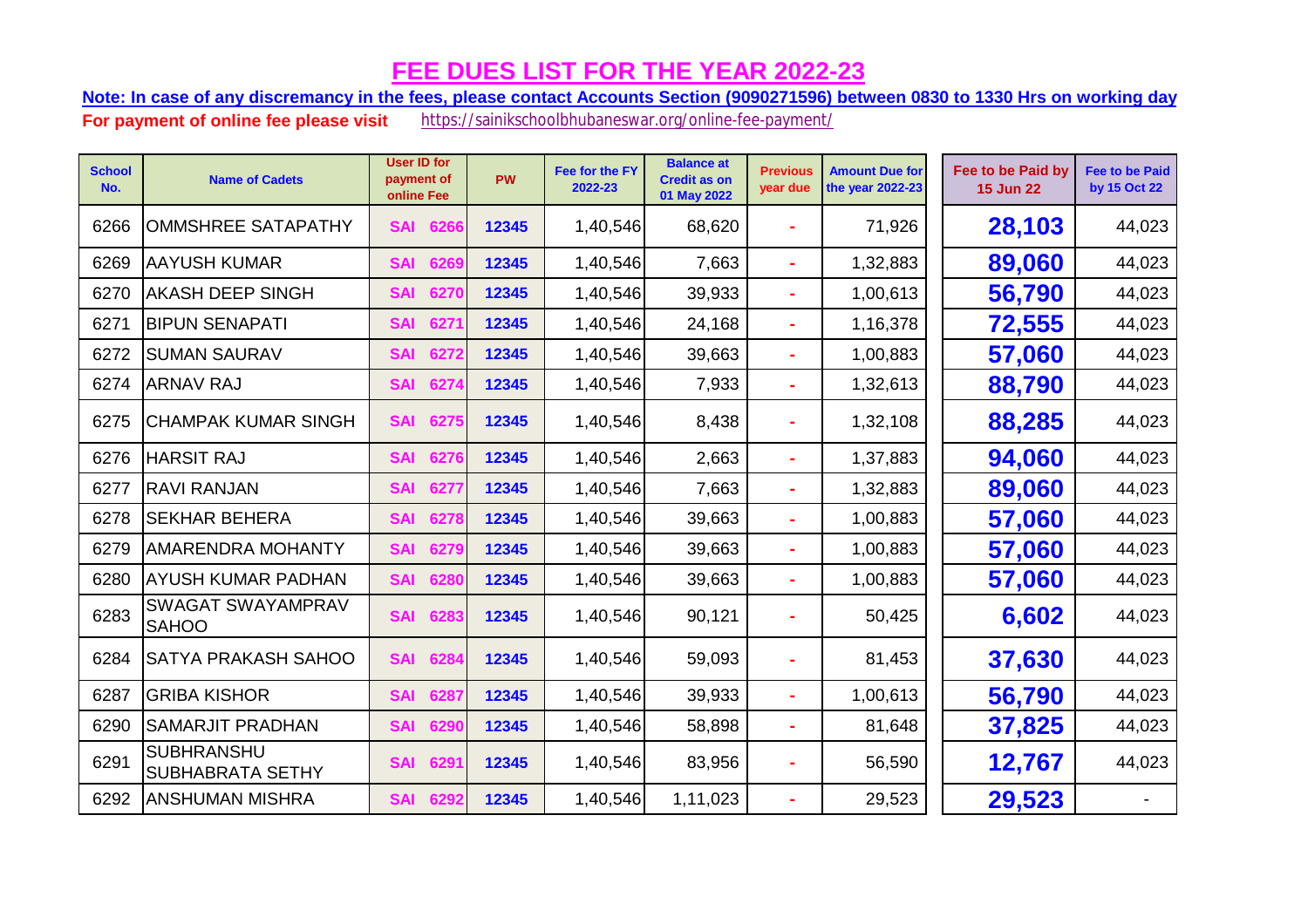Note: In case of any discremancy in the fees, please contact Accounts Section (9090271596) between 0830 to 1330 Hrs on working day

| <b>School</b><br>No. | <b>Name of Cadets</b>        | <b>User ID for</b><br>payment of<br>online Fee | <b>PW</b> | Fee for the FY<br>2022-23 | <b>Balance at</b><br><b>Credit as on</b><br>01 May 2022 | <b>Previous</b><br>vear due | <b>Amount Due for</b><br>the year 2022-23 | Fee to be Paid by<br><b>15 Jun 22</b> | <b>Fee to be Paid</b><br>by 15 Oct 22 |
|----------------------|------------------------------|------------------------------------------------|-----------|---------------------------|---------------------------------------------------------|-----------------------------|-------------------------------------------|---------------------------------------|---------------------------------------|
| 6293                 | <b>SHAKTI PRASAD SAHU</b>    | 6293<br><b>SAI</b>                             | 12345     | 1,40,546                  | 1,10,520                                                | ۰                           | 30,026                                    | 30,026                                |                                       |
| 6295                 | <b>KHITENDRA MURMU</b>       | 629<br><b>SAI</b>                              | 12345     | 1,40,546                  | 7,933                                                   | $\blacksquare$              | 1,32,613                                  | 88,790                                | 44,023                                |
| 6296                 | <b>IKESHAV KISHOR SHARMA</b> | <b>SAI</b><br>6296                             | 12345     | 1,40,546                  | 7,933                                                   |                             | 1,32,613                                  | 88,790                                | 44,023                                |
| 6297                 | <b>SOYAM SATYA PRAKASH</b>   | <b>SAI</b><br>6297                             | 12345     | 1,40,546                  | 89,793                                                  | $\blacksquare$              | 50,753                                    | 6,930                                 | 44,023                                |
| 6298                 | <b>UTPAL BHARATI</b>         | 6298<br><b>SAI</b>                             | 12345     | 1,40,546                  | 7,923                                                   | $\blacksquare$              | 1,32,623                                  | 88,800                                | 44,023                                |
| 6300                 | <b>PRIYAM KUMAR</b>          | 6300<br><b>SAI</b>                             | 12345     | 1,40,546                  |                                                         | 29,799                      | 1,70,345                                  | 1,26,522                              | 44,023                                |
| 6301                 | <b>DIBYANSHU SAHOO</b>       | <b>SAI</b><br>630'                             | 12345     | 1,40,546                  | 39,933                                                  |                             | 1,00,613                                  | 56,790                                | 44,023                                |
| 6302                 | SURAJ KUMAR DAKUA            | 6302<br><b>SAI</b>                             | 12345     | 1,40,546                  | 98,323                                                  | $\blacksquare$              | 42,223                                    | 42,223                                |                                       |
| 6303                 | <b>RS SOYAM PRAKASH</b>      | <b>SAI</b><br>6303                             | 12345     | 1,40,546                  | 39,933                                                  | ۰                           | 1,00,613                                  | 56,790                                | 44,023                                |
| 6304                 | <b>SHIV KUMAR</b>            | 6304<br><b>SAI</b>                             | 12345     | 1,40,546                  | 2,663                                                   | $\blacksquare$              | 1,37,883                                  | 94,060                                | 44,023                                |
| 6305                 | <b>ANSHUMAN GARTIA</b>       | 630<br><b>SAI</b>                              | 12345     | 1,40,546                  | 7,663                                                   | ÷,                          | 1,32,883                                  | 89,060                                | 44,023                                |
| 6306                 | ASHUTOSH KUMAR               | 6306<br><b>SAI</b>                             | 12345     | 1,40,546                  | 23,933                                                  | $\blacksquare$              | 1,16,613                                  | 72,790                                | 44,023                                |
| 6307                 | <b>VISWAJEET KUMAR</b>       | <b>SAI</b><br>6307                             | 12345     | 1,40,546                  | 8,438                                                   | $\blacksquare$              | 1,32,108                                  | 88,285                                | 44,023                                |
| 6309                 | <b>PRANAV PRASHANT</b>       | 630<br><b>SAI</b>                              | 12345     | 1,40,546                  | 25,363                                                  | ä,                          | 1,15,183                                  | 71,360                                | 44,023                                |
| 6310                 | <b>SAURABH KUMAR</b>         | 6310<br><b>SAI</b>                             | 12345     | 1,40,546                  | 8,168                                                   | $\blacksquare$              | 1,32,378                                  | 88,555                                | 44,023                                |
| 6311                 | <b>SACHIN KUMAR</b>          | 631'<br><b>SAI</b>                             | 12345     | 1,40,546                  | 18,968                                                  | ÷                           | 1,21,578                                  | 77,755                                | 44,023                                |
| 6312                 | <b>RAHUL CHAUHAN</b>         | 6312<br><b>SAI</b>                             | 12345     | 1,40,546                  | 23,663                                                  | ä,                          | 1,16,883                                  | 73,060                                | 44,023                                |
| 6314                 | <b>DEVESH KUMAR SINGH</b>    | 631<br><b>SAI</b>                              | 12345     | 1,40,546                  | 17,338                                                  | ۰                           | 1,23,208                                  | 79,385                                | 44,023                                |
| 6316                 | <b>SACHIDA NANDA MISHRA</b>  | <b>SAI</b><br>6316                             | 12345     | 1,40,546                  | 47,481                                                  | ÷                           | 93,065                                    | 49,242                                | 44,023                                |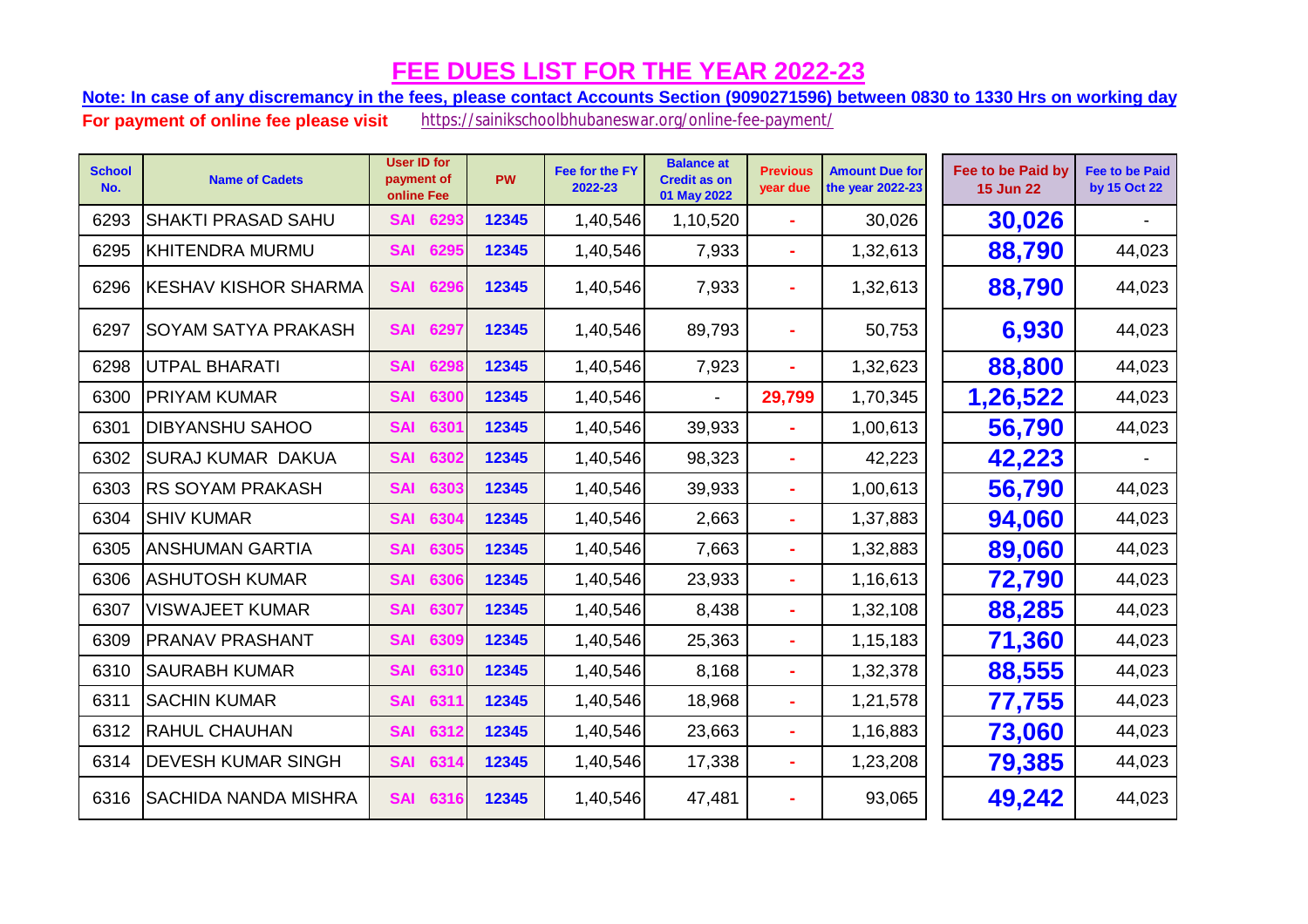Note: In case of any discremancy in the fees, please contact Accounts Section (9090271596) between 0830 to 1330 Hrs on working day

| <b>School</b><br>No. | <b>Name of Cadets</b>                  | <b>User ID for</b><br>payment of<br>online Fee | <b>PW</b> | Fee for the FY<br>2022-23 | <b>Balance at</b><br><b>Credit as on</b><br>01 May 2022 | <b>Previous</b><br>year due | <b>Amount Due for</b><br>the year 2022-23 | Fee to be Paid by<br><b>15 Jun 22</b> | <b>Fee to be Paid</b><br>by 15 Oct 22 |
|----------------------|----------------------------------------|------------------------------------------------|-----------|---------------------------|---------------------------------------------------------|-----------------------------|-------------------------------------------|---------------------------------------|---------------------------------------|
| 6317                 | <b>SHASIKANTA KUMAR</b>                | 631<br><b>SAI</b>                              | 12345     | 1,40,546                  | 7,663                                                   | $\blacksquare$              | 1,32,883                                  | 89,060                                | 44,023                                |
| 6318                 | <b>N NITIKESH</b>                      | 6318<br><b>SAI</b>                             | 12345     | 1,40,546                  | 42,954                                                  |                             | 97,592                                    | 53,769                                | 44,023                                |
| 6319                 | <b>KRUPAJIT NAIK</b>                   | 6319<br><b>SAI</b>                             | 12345     | 1,40,546                  | 47,718                                                  |                             | 92,828                                    | 49,005                                | 44,023                                |
| 6322                 | <b>ARNAB KUMAR</b>                     | <b>SAI</b><br>6322                             | 12345     | 1,40,546                  | 7,663                                                   | $\blacksquare$              | 1,32,883                                  | 89,060                                | 44,023                                |
| 6323                 | SATVIK PRIYADARSHI                     | 6323<br><b>SAI</b>                             | 12345     | 1,40,546                  | 74,220                                                  |                             | 66,326                                    | 22,503                                | 44,023                                |
| 6324                 | ADITYA NARAYAN DIKHIT                  | <b>SAI</b><br>6324                             | 12345     | 1,40,546                  | 40,438                                                  |                             | 1,00,108                                  | 56,285                                | 44,023                                |
| 6325                 | <b>OMM DEBAJYOTI</b><br><b>MAHAKUD</b> | <b>SAI</b><br>6325                             | 12345     | 1,40,546                  | 89,523                                                  |                             | 51,023                                    | 7,200                                 | 44,023                                |
| 6326                 | <b>BISWARUP KHUNTIA</b>                | <b>SAI</b><br>6326                             | 12345     | 1,40,546                  | 1,10,519                                                |                             | 30,027                                    | 30,027                                |                                       |
| 6328                 | <b>MOHIT PRADHAN</b>                   | 6328<br><b>SAI</b>                             | 12345     | 1,40,546                  | 58,588                                                  |                             | 81,958                                    | 38,135                                | 44,023                                |
| 6329                 | <b>SURAJ KUMAR ORAON</b>               | 6329<br><b>SAI</b>                             | 12345     | 1,40,546                  | 7,933                                                   | $\blacksquare$              | 1,32,613                                  | 88,790                                | 44,023                                |
| 6330                 | <b>HARISHANKAR KAR</b>                 | 6330<br><b>SAI</b>                             | 12345     | 1,40,546                  | 1,00,123                                                | ÷,                          | 40,423                                    | 40,423                                |                                       |
| 6332                 | <b>KAUSIK NARAYAN LENKA</b>            | <b>SAI</b><br>6332                             | 12345     | 1,40,546                  | 89,533                                                  |                             | 51,013                                    | 7,190                                 | 44,023                                |
| 6335                 | <b>NALINIKANTA BARIK</b>               | <b>SAI</b><br>6335                             | 12345     | 1,40,546                  | 79,220                                                  |                             | 61,326                                    | 17,503                                | 44,023                                |
| 6337                 | <b>SANDEEP KUMAR</b>                   | <b>SAI</b><br>6337                             | 12345     | 1,40,546                  | 7,455                                                   |                             | 1,33,091                                  | 89,268                                | 44,023                                |
| 6338                 | NILAMADHAB MAHANTA                     | 6338<br><b>SAI</b>                             | 12345     | 1,40,546                  | 89,523                                                  |                             | 51,023                                    | 7,200                                 | 44,023                                |
| 6339                 | OMM PRAKASH MARANDI                    | 6339<br><b>SAI</b>                             | 12345     | 1,40,546                  | 1,29,263                                                |                             | 11,283                                    | 11,283                                |                                       |
| 6340                 | <b>SHAKI PATEL</b>                     | 6340<br><b>SAI</b>                             | 12345     | 1,40,546                  | 79,925                                                  | $\blacksquare$              | 60,621                                    | 16,798                                | 44,023                                |
| 6341                 | <b>ADITYA KUMAR</b>                    | 6341<br><b>SAI</b>                             | 12345     | 1,40,546                  | 39,663                                                  | $\blacksquare$              | 1,00,883                                  | 57,060                                | 44,023                                |
| 6342                 | <b>RITU RAJ</b>                        | 6342<br><b>SAI</b>                             | 12345     | 1,40,546                  | 18,733                                                  |                             | 1,21,813                                  | 77,990                                | 44,023                                |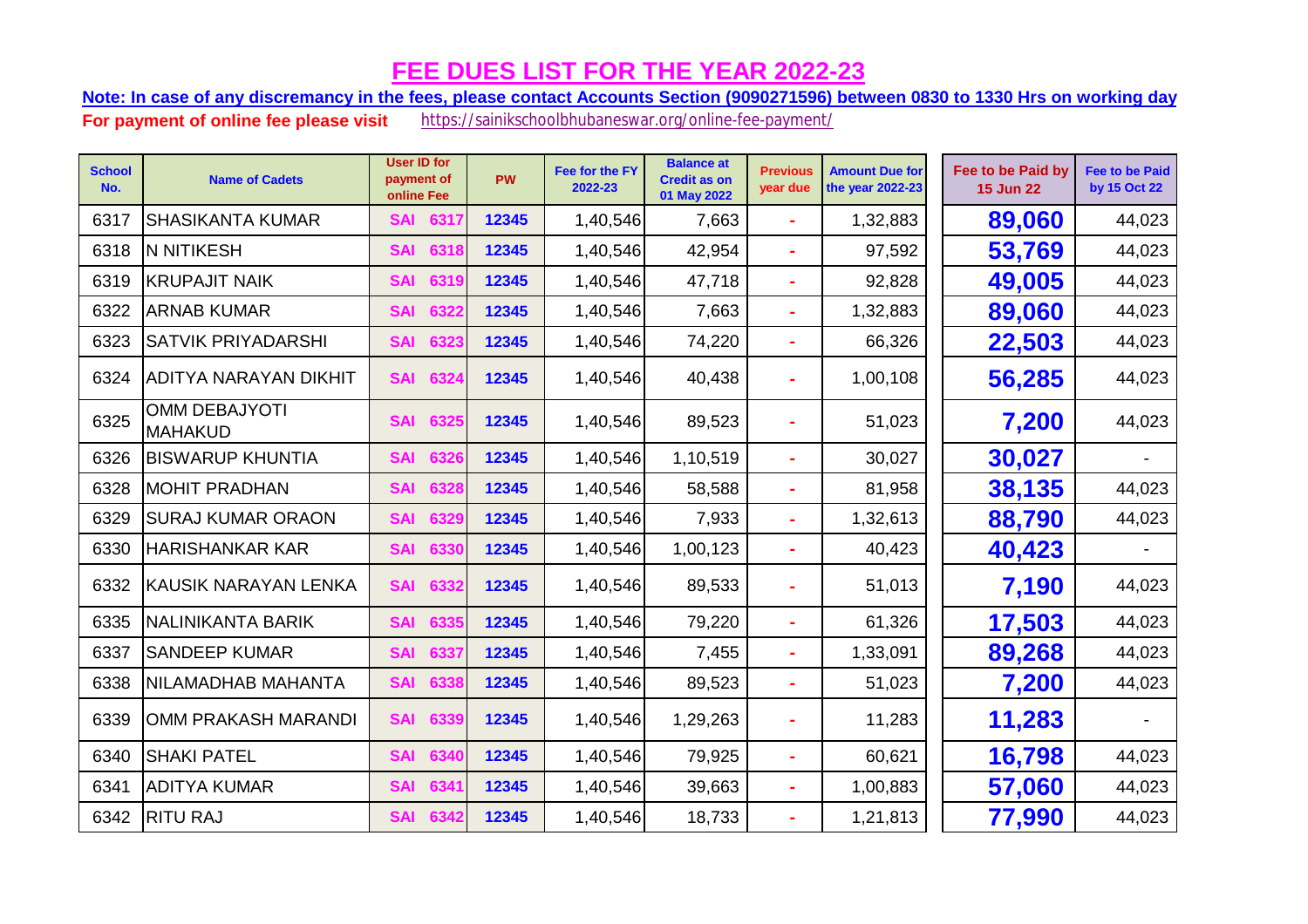Note: In case of any discremancy in the fees, please contact Accounts Section (9090271596) between 0830 to 1330 Hrs on working day

| <b>School</b><br>No. | <b>Name of Cadets</b>                  | <b>User ID for</b><br>payment of<br>online Fee | <b>PW</b> | Fee for the FY<br>2022-23 | <b>Balance at</b><br><b>Credit as on</b><br>01 May 2022 | <b>Previous</b><br>year due | <b>Amount Due for</b><br>the year 2022-23 | Fee to be Paid by<br><b>15 Jun 22</b> | <b>Fee to be Paid</b><br>by 15 Oct 22 |
|----------------------|----------------------------------------|------------------------------------------------|-----------|---------------------------|---------------------------------------------------------|-----------------------------|-------------------------------------------|---------------------------------------|---------------------------------------|
| 6343                 | <b>RAHUL KUMAR</b>                     | 6343<br><b>SAI</b>                             | 12345     | 1,40,546                  | 7,933                                                   | ä,                          | 1,32,613                                  | 88,790                                | 44,023                                |
| 6344                 | <b>ANKIT KUMAR</b>                     | 6344<br><b>SAI</b>                             | 12345     | 1,40,546                  | 7,663                                                   | $\blacksquare$              | 1,32,883                                  | 89,060                                | 44,023                                |
| 6345                 | <b>ADITYA KUMAR</b>                    | <b>SAI</b><br>6345                             | 12345     | 1,40,546                  | 7,663                                                   | ä,                          | 1,32,883                                  | 89,060                                | 44,023                                |
| 6346                 | <b>BIPUL SENAPATI</b>                  | 6346<br><b>SAI</b>                             | 12345     | 1,40,546                  | 23,933                                                  | ÷                           | 1,16,613                                  | 72,790                                | 44,023                                |
| 6347                 | <b>PRIYANSHU SAHU</b>                  | <b>SAI</b><br>6347                             | 12345     | 1,40,546                  | 89,523                                                  | ÷                           | 51,023                                    | 7,200                                 | 44,023                                |
| 6348                 | <b>CHINMAY KISHAN</b>                  | 6348<br><b>SAI</b>                             | 12345     | 1,40,546                  | 1,44,317                                                |                             |                                           |                                       |                                       |
| 6349                 | <b>AMAN RAJ</b>                        | 6349<br><b>SAI</b>                             | 12345     | 1,40,546                  | 7,933                                                   | ۰                           | 1,32,613                                  | 88,790                                | 44,023                                |
| 6350                 | <b>ANURAG DEB</b>                      | 6350<br><b>SAI</b>                             | 12345     | 1,40,546                  | 29,933                                                  | ÷                           | 1,10,613                                  | 66,790                                | 44,023                                |
| 6351                 | <b>SAMBIT SOURAV</b><br><b>PRADHAN</b> | 6351<br><b>SAI</b>                             | 12345     | 1,40,546                  | 47,988                                                  |                             | 92,558                                    | 48,735                                | 44,023                                |
| 6352                 | <b>SMRUTI RANJAN SAHOO</b>             | 6352<br><b>SAI</b>                             | 12345     | 1,40,546                  | 47,988                                                  |                             | 92,558                                    | 48,735                                | 44,023                                |
| 6353                 | <b>ABHISHEK KUMAR</b>                  | 6353<br><b>SAI</b>                             | 12345     | 1,40,546                  | 7,663                                                   | $\blacksquare$              | 1,32,883                                  | 89,060                                | 44,023                                |
| 6354                 | <b>KRISH KARAN SINGH</b>               | 6354<br><b>SAI</b>                             | 12345     | 1,40,546                  | 58,788                                                  | ÷                           | 81,758                                    | 37,935                                | 44,023                                |
| 6355                 | <b>PRATYUSH PRADHAN</b>                | 6355<br><b>SAI</b>                             | 12345     | 1,40,546                  | 39,663                                                  | ä,                          | 1,00,883                                  | 57,060                                | 44,023                                |
| 6356                 | <b>PRANNATH SINGH</b>                  | <b>SAI</b><br>6356                             | 12345     | 1,40,546                  | 98,545                                                  | ä,                          | 42,001                                    | 42,001                                |                                       |
| 6358                 | <b>ABHISHEK PANDA</b>                  | 6358<br><b>SAI</b>                             | 12345     | 1,40,546                  | 1,00,123                                                |                             | 40,423                                    | 40,423                                |                                       |
| 6359                 | YASH RAJ                               | 6359<br><b>SAI</b>                             | 12345     | 1,40,546                  | 13,163                                                  | ÷                           | 1,27,383                                  | 83,560                                | 44,023                                |
| 6361                 | <b>RAVIRAJ</b>                         | 6361<br><b>SAI</b>                             | 12345     | 1,40,546                  | 7,663                                                   | $\blacksquare$              | 1,32,883                                  | 89,060                                | 44,023                                |
| 6362                 | <b>DAKSH RAJ BAGH</b>                  | <b>SAI</b><br>6362                             | 12345     | 1,40,546                  | 1,10,519                                                | $\blacksquare$              | 30,027                                    | 30,027                                |                                       |
| 6363                 | <b>DIWAKAR KUMAR</b>                   | 6363<br><b>SAI</b>                             | 12345     | 1,40,546                  | 7,663                                                   |                             | 1,32,883                                  | 89,060                                | 44,023                                |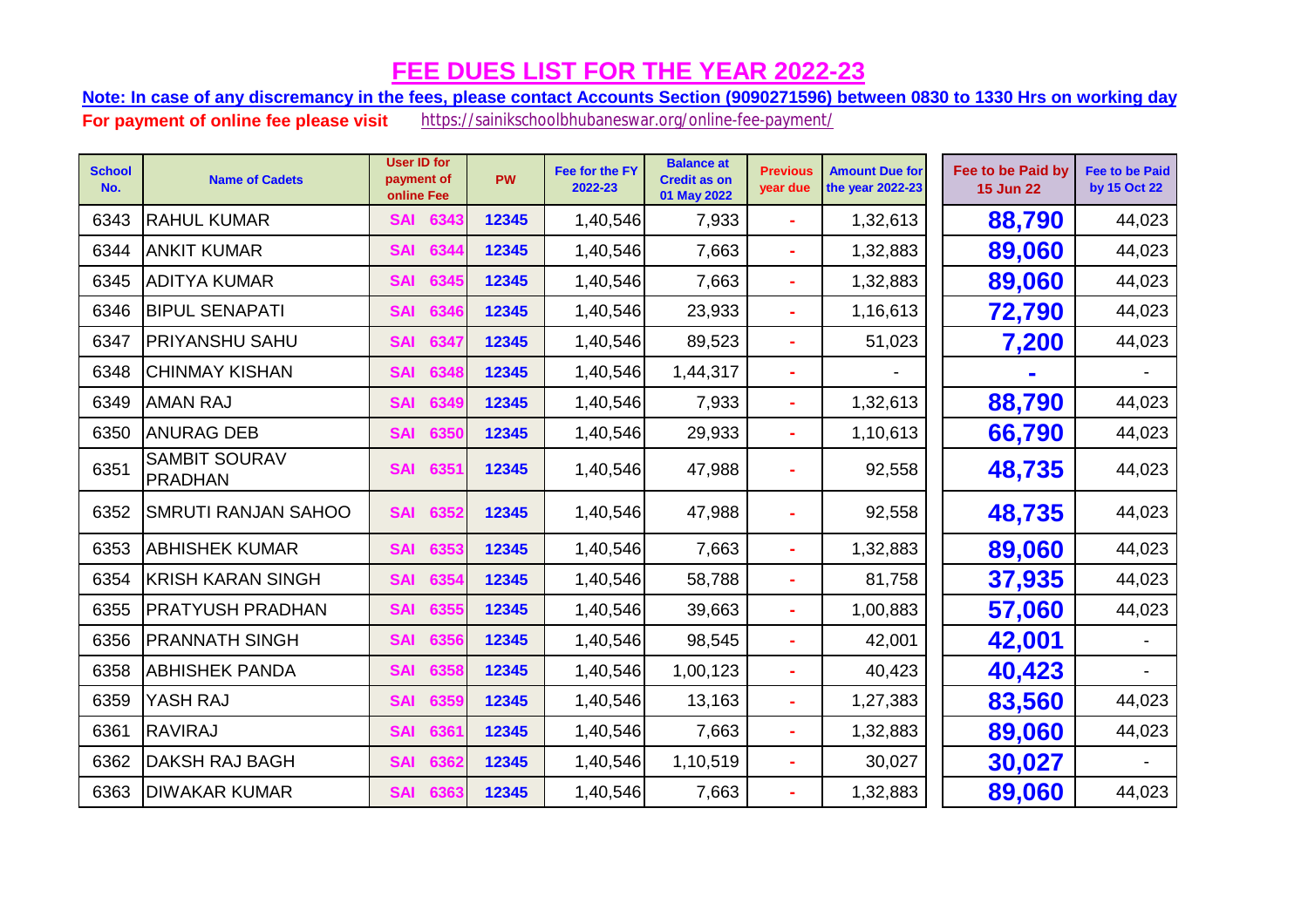Note: In case of any discremancy in the fees, please contact Accounts Section (9090271596) between 0830 to 1330 Hrs on working day

| <b>School</b><br>No. | <b>Name of Cadets</b>                    | <b>User ID for</b><br>payment of<br>online Fee | PW    | Fee for the FY<br>2022-23 | <b>Balance at</b><br><b>Credit as on</b><br>01 May 2022 | <b>Previous</b><br>year due | <b>Amount Due for</b><br>the year 2022-23 | Fee to be Paid by<br><b>15 Jun 22</b> | <b>Fee to be Paid</b><br>by 15 Oct 22 |
|----------------------|------------------------------------------|------------------------------------------------|-------|---------------------------|---------------------------------------------------------|-----------------------------|-------------------------------------------|---------------------------------------|---------------------------------------|
| 6364                 | <b>SOUMYA RANJAN SWAIN</b>               | <b>SAI</b><br>6364                             | 12345 | 1,40,546                  | 1,00,123                                                |                             | 40,423                                    | 40,423                                |                                       |
| 6365                 | <b>AKSHAY KUMAR</b>                      | <b>SAI</b><br>6365                             | 12345 | 1,40,546                  | 7,663                                                   | $\mathbf{r}$                | 1,32,883                                  | 89,060                                | 44,023                                |
| 6367                 | <b>OM PRAKASH NAIK</b>                   | <b>SAI</b><br>6367                             | 12345 | 1,40,546                  | 58,518                                                  | ÷                           | 82,028                                    | 38,205                                | 44,023                                |
| 6368                 | <b>SHIVAM KUMAR</b>                      | <b>SAI</b><br>6368                             | 12345 | 1,40,546                  | 7,933                                                   | $\blacksquare$              | 1,32,613                                  | 88,790                                | 44,023                                |
| 6370                 | <b>ADARSH RANJAN</b>                     | <b>SAI</b><br>6370                             | 12345 | 1,40,546                  | 7,933                                                   | $\sim$                      | 1,32,613                                  | 88,790                                | 44,023                                |
| 6371                 | <b>SOURAV SOVIT</b><br><b>SAMANTARAY</b> | 637<br><b>SAI</b>                              | 12345 | 1,40,546                  | 1,00,123                                                |                             | 40,423                                    | 40,423                                |                                       |
| 6373                 | <b>ASHISH KUMAR</b>                      | <b>SAI</b><br>637                              | 12345 | 1,40,546                  | 13,668                                                  |                             | 1,26,878                                  | 83,055                                | 44,023                                |
| 6630                 | <b>ANSHUMAN PATRA</b>                    | 6630<br><b>SAI</b>                             | 12345 | 1,40,546                  | 7,644                                                   | $\mathbf{r}$                | 1,32,902                                  | 89,079                                | 44,023                                |
| 6631                 | <b>VAIBHAV KUMAR</b>                     | <b>SAI</b><br>6631                             | 12345 | 1,40,546                  | 7,644                                                   | ÷                           | 1,32,902                                  | 89,079                                | 44,023                                |
| 6632                 | <b>SONU KUMAR</b>                        | <b>SAI</b><br>6632                             | 12345 | 1,40,546                  | 8,149                                                   | $\blacksquare$              | 1,32,397                                  | 88,574                                | 44,023                                |
| 6633                 | <b>SHREYAS BISWAL</b>                    | <b>SAI</b><br>6633                             | 12345 | 1,40,546                  | 90,009                                                  | $\blacksquare$              | 50,537                                    | 6,714                                 | 44,023                                |
| 6634                 | <b>EHTESHAM AHMAD</b>                    | 6634<br><b>SAI</b>                             | 12345 | 1,40,546                  | 7,914                                                   | $\tilde{\phantom{a}}$       | 1,32,632                                  | 88,809                                | 44,023                                |
| 6635                 | <b>NILESH RAM KOL</b>                    | <b>SAI</b><br>663                              | 12345 | 1,40,546                  | 8,149                                                   | $\blacksquare$              | 1,32,397                                  | 88,574                                | 44,023                                |
| 6636                 | <b>GURUDATTA</b><br><b>GOURIBALLAV</b>   | 6636<br><b>SAI</b>                             | 12345 | 1,40,546                  | 1,08,856                                                |                             | 31,690                                    | 31,690                                |                                       |
| 6637                 | <b>ASHA ARIYAN RAY</b>                   | <b>SAI</b><br>6637                             | 12345 | 1,40,546                  | 59,004                                                  |                             | 81,542                                    | 37,719                                | 44,023                                |
| 6638                 | <b>OMM PRAKASH</b><br><b>PATTANAYAK</b>  | 6638<br><b>SAI</b>                             | 12345 | 1,40,546                  | 1,00,609                                                |                             | 39,937                                    | 39,937                                |                                       |
| 6678                 | <b>MANOJ KUMAR BHUYAN</b>                | <b>SAI</b><br>6678                             | 12345 | 1,40,546                  | 34,949                                                  | $\blacksquare$              | 1,05,597                                  | 61,774                                | 44,023                                |
| 6693                 | <b>ADITYA PRASAD BHUYAN</b>              | <b>SAI</b><br>6693                             | 12345 | 1,40,546                  | 34,949                                                  |                             | 1,05,597                                  | 61,774                                | 44,023                                |